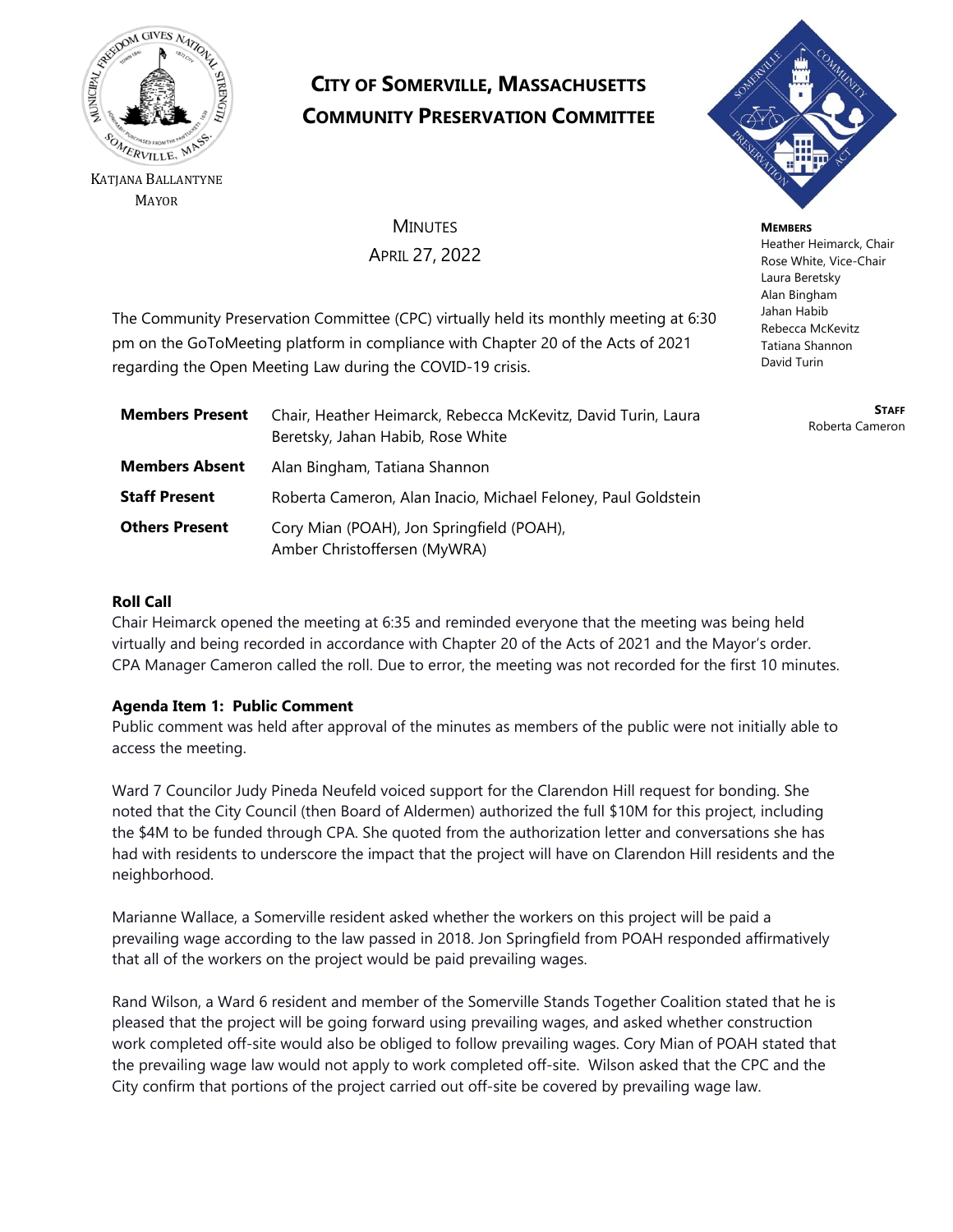### **Agenda Item 2: Approval of the Minutes from February 23 and March 23**

In two separate motions, Member Beretsky moved to approve the meeting minutes from February 23 and March 23, seconded by Vice-chair White. Both motions passed unanimously, 6-0.

#### **Agenda item 3: Clarendon Hill Request for Bonding**

Cameron introduced Paul Goldstein, member of OSPCD Housing Division and staff liaison to the Somerville Affordable Housing Trust (SAHT), who explained the background of the request for bonding for the Clarendon Hill redevelopment project. The project was initiated by the Somerville Housing Authority in 2015, has been in planning up to this time, and is ready to begin development later this year. At its March meeting the SAHT passed a motion to request that the CPC authorize \$4M bonding in support of the project. Debt service payments would come directly out of the SAHT's annual allocation from the CPC before it would be transferred to the Trust, similar to the way that the 100 Homes Initiative debt service payments currently are.

Jon Springfield from POAH provided an overview of the project, with the aid of a slide presentation. POAH is partnering with developers Redgate and the Somerville Community Corporation in addition to the Somerville Housing Authority. The development will have a total of 591 units, including replacement of existing public housing and 80 new affordable units, plus market rate units. He reviewed the community process and project design updates between 2016 and 2019. The project received a 40B Comprehensive permit on September 30, 2020, and is preparing to start Phase 1 construction in summer/fall 2022, to be completed in 2024. CPA funds will be used entirely to support Phase 1, Building E.

Chair Heimarck highlighted the fact that the CPC awarded the SAHT \$10M back in 2017 for both the 100 Homes Initiative and this project, but that it was determined that only the 100 Homes project could be authorized at that time (\$6M). Now SAHT is now asking the CPC to approve the mechanism of bonding for this project, while the payments would come out of the funding allocation which the CPC already entrusts to the SAHT to spend according to its discretion. She pointed out that the project has a long history and is very complicated due to the number of funders and mechanisms that have been brough together to enable it.

Vice-Chair White emphasized that the CPC is relying on the expertise of the SAHT for its recommendation to move this project forward. She applauded POAH for its efforts to bring this project together, that they have deepened the level of affordability, and are not returning to the City for additional funds.

Cameron showed a model debt service schedule for the proposed \$4M bond.

Member Habib asked whether the project may be impacted by further cost escalation. Jon Springfield responded that they have built in an escalation factor as advised by the contractors. There is no certainty but they are making their best assumptions.

Member Beretsky asked whether the CPC might consider conditioning its authorization on a requirement that work be carried out onsite in order to address the concerns of the members of public who spoke. Director of Housing Feloney explained that the imposition of such a condition would risk undermining the project. Cory Mian clarified that the funds provided by CPA would cover the procurement of materials manufactured off-site, and that it would be problematic to attempt to ensure that CPA funds only apply to labor onsite and not the materials used.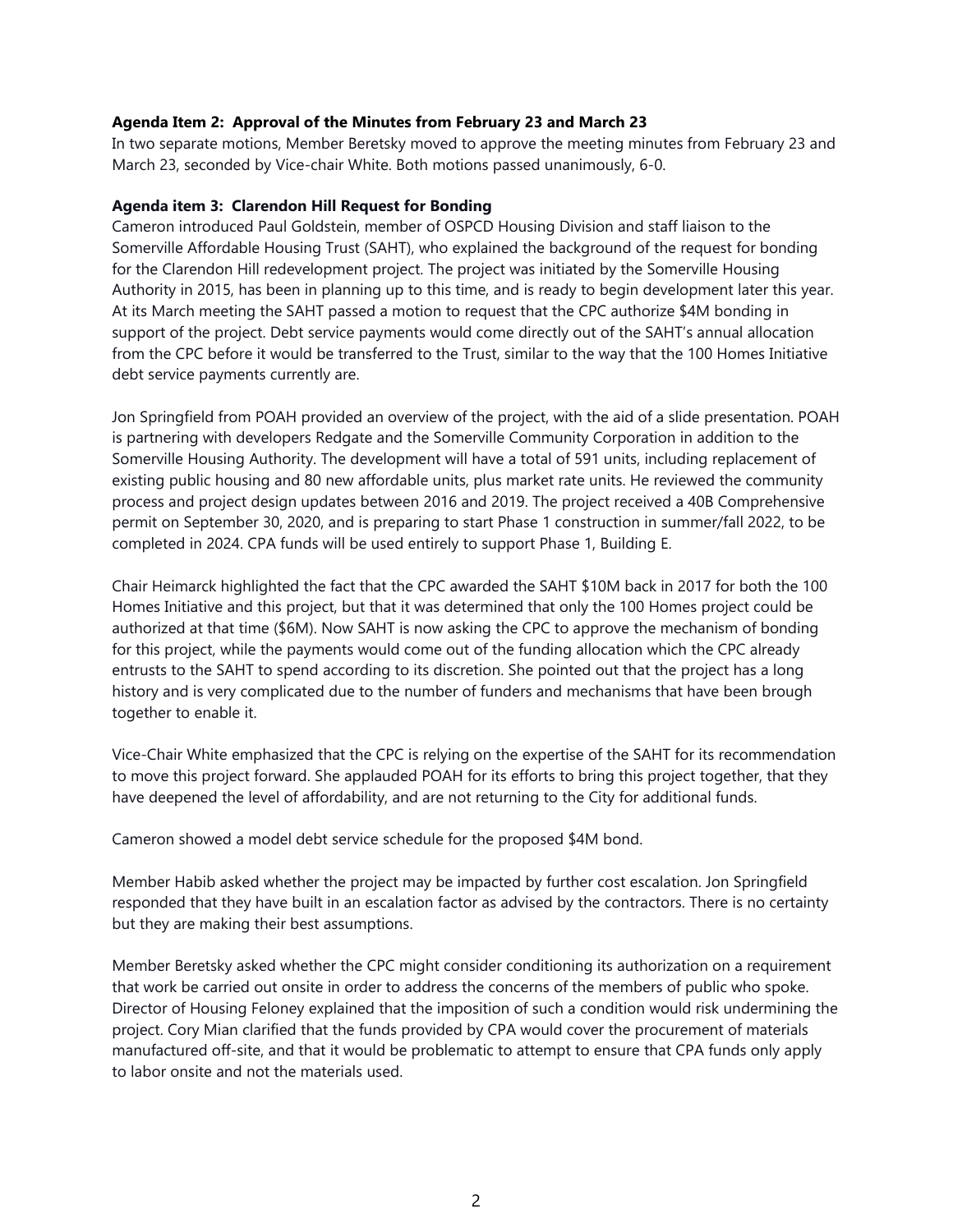Member Beretsky made a motion to authorize bonding of \$4M for the Clarendon Hill redevelopment project, seconded by Member Habib. The motion passed unanimously 5-0, with member White recused due to a previous role she held POAH.

#### **Agenda item 4: Blessing of the Bay Contract Extension**

Cameron explained that the Blessing of the Bay project was awarded CPA funds in 2017, but due to a number of setbacks the implementation of the project was delayed. The contract was extended by one year in 2021, but now the timeline has shifted again so that they need to ask again for an extension. Amber Christoffersen of the Mystic River Watershed Association (MyWRA) provided more details about the planting schedule and the need to extend the project timeline.

Member White made a motion to extend the contract for the Blessing of the Bay project by one year, seconded by Member Turin. The motion passed unanimously 6-0.

Christoffersen invited members to come to the park in August through September to see plants coming up, and to follow the project on social media.

# **Agenda Item 5: Annual Review – Public engagement, draft program area updates, and CPA priorities**

Cameron shared a presentation of the draft updates to the CPA plan, summarizing a draft document that was included in the meeting packet. The intention is that the CPC will approve the final plan for this upcoming funding round at its next meeting in May. Cameron will prepare an updated draft of this section by Monday, 5/9, and will incorporate any CPC member comments received by 5/13 into the final version to be approved at the May meeting.

First she presented data gathered from the public engagement process. Next Cameron showed the overall priorities that would apply to all projects. Turin asked how these priorities are used in the evaluation of projects and Cameron explained that they are part of the scoring rubric, and that projects would be rated on a scale of 1-4 for consistency with the CPA plan.

Heimarck asked how the CPC can evaluate the goal of awarding geographically diverse projects. Cameron suggested this can be accomplished by expanding the pool of applicants for CPA funds and by encouraging the City to apply for projects in different areas. A map of CPA projects was prepared for the CPC's SomerVoice page and could be added to the Plan update and to the CPC's web page.

Discussion about the overall goals led to a request that an introduction be added to the CPC priorities providing context with details about meeting the needs for all of the program areas, and offer the goal of geographic and social diversity, rather than including that as a priority.

Cameron explained that she added a section explaining the legal criteria for what constitutes allowable projects, and advises applicants about how to expand the reach of CPA, for example by combining CPA funding with other funding sources. She provided another example which could be added, that interpretive signage is not eligible on its own but can be layered onto CPA projects if entities such as the Historical Commission or PSUF prepare in advance a "wish list" of signs they would create given the opportunity. Member White expressed concern that providing the parameters of CPA eligibility in the CPA plan might place unnecessary constraints on the types of projects that can be funded.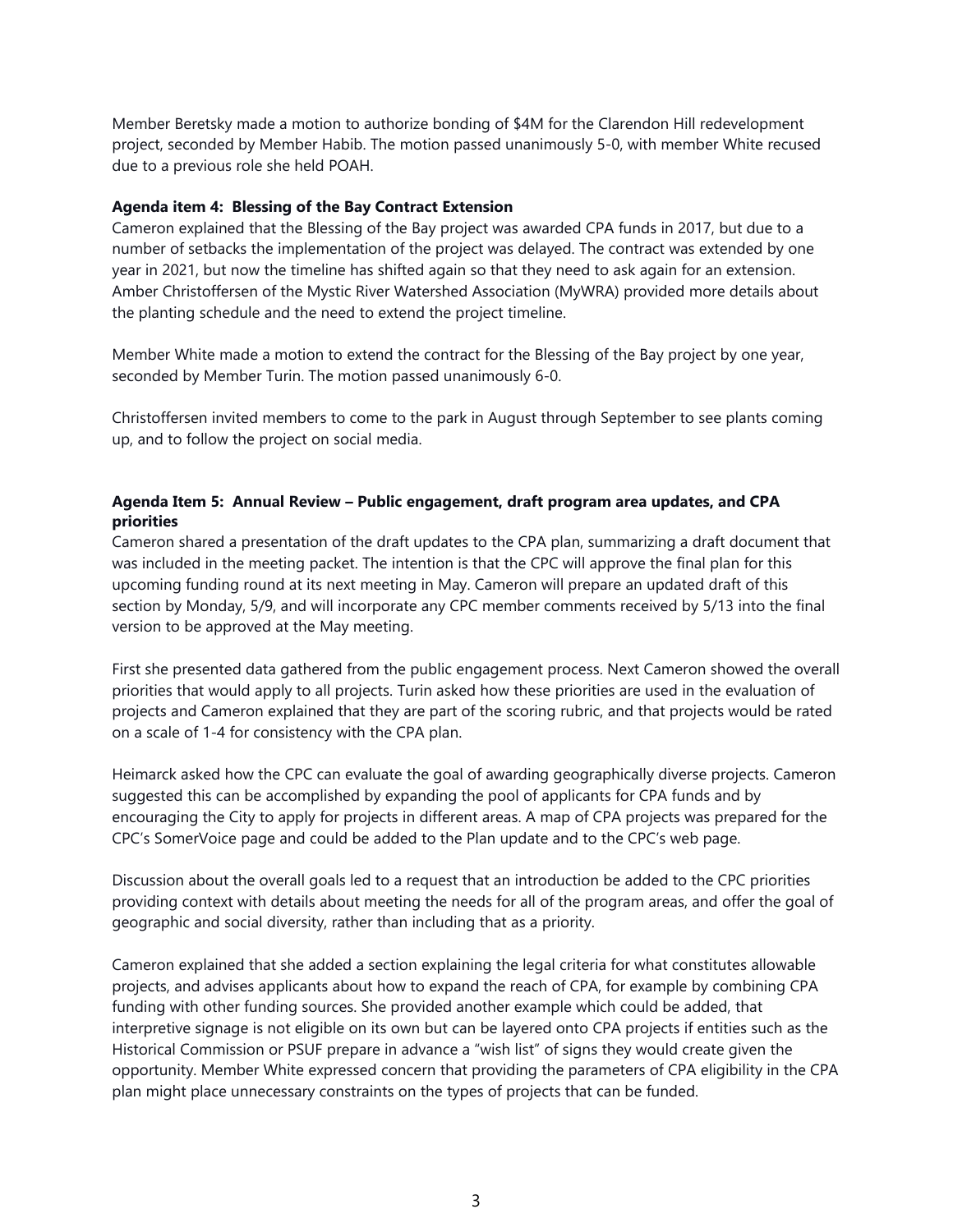With respect to the Open Space & Outdoor Recreation priorities, Heimarck asked whether "expand urban agriculture opportunities" (suggested to be removed) was included in any of the remaining/suggested priorities. Cameron responded that "Invest in racially, economically, and age-diverse neighborhoods providing a range of opportunities that reflects demand for participation in outdoor recreation" encompasses urban agriculture, as the OSRP strongly advocates for urban agriculture to meet demand. There was discussion about the wording of this priority. Suggestions were offered to rephrase this priority to create "multigenerational spaces" or to encourage age-diverse recreation opportunities.

Cameron presented a new set of suggested Historic Preservation priorities which had not been articulated in previous plans. She explained that these priorities are drawn from the CPC's experiences with applications it has received in prior funding rounds, as well as comments received through tabling events and surveys.

With respect to Community Housing, White suggested that the CPC's evaluation of needs and priorities should directly follow guidance from the SAHT to ensure consistence, since the CPC has entrusted SAHT with the decision about how to use the housing funds. She wants to ensure that it is clear to developers who they are answering to, and that the priorities are set by the body with the most in-depth knowledge. White strongly favors deferring to the priorities that the SAHT discerns in their upcoming strategic planning process. Heimarck and Turin suggested that the CPC might be able to articulate broad values without being in conflict with specific needs that the SAHT identifies as its priorities, and confer with the SAHT to ensure consistency. Cameron suggested that this plan update can include a disclaimer that the CPC's priorities will be updated to align with the priorities established in the SAHT's new strategic plan.

Finally Cameron presented a list of actions pursued by herself and the Committee over the past year and invited members to provide feedback on a list of suggested actions for FY23. Beretsky suggested that specific ways of broadening the applicant pool should be incorporated as part of the action steps.

## **Agenda Item 6: Other Business**

Cameron explained that Groundwork Somerville has invited CPC members to table at an event at South Street Farm on Saturday, May 7. White said that she would attend, and David Turin said that he may be available.

Cameron provided updates that the first batch of PRs have been sent to the state for approval, and the Historic Preservation Commission is scheduled to approve the LHD small grant program on 5/17, so that the program may be launched on 5/18. Finally the building assessment for the Magoun House has just kicked off with the consultant.

#### **Adjournment**

Member Beretsky moved to adjourn the meeting, seconded by White. The motion passed unanimously, 6-0.

#### **Documents and Exhibits**

- 1. Agenda
- 2. Draft Minutes 2-23-22 and 3-23-22
- 3. Clarendon Hill CPC 4-27-2022 slides
- 4. Clarendon Hill Bonding Memorandum 4-20022